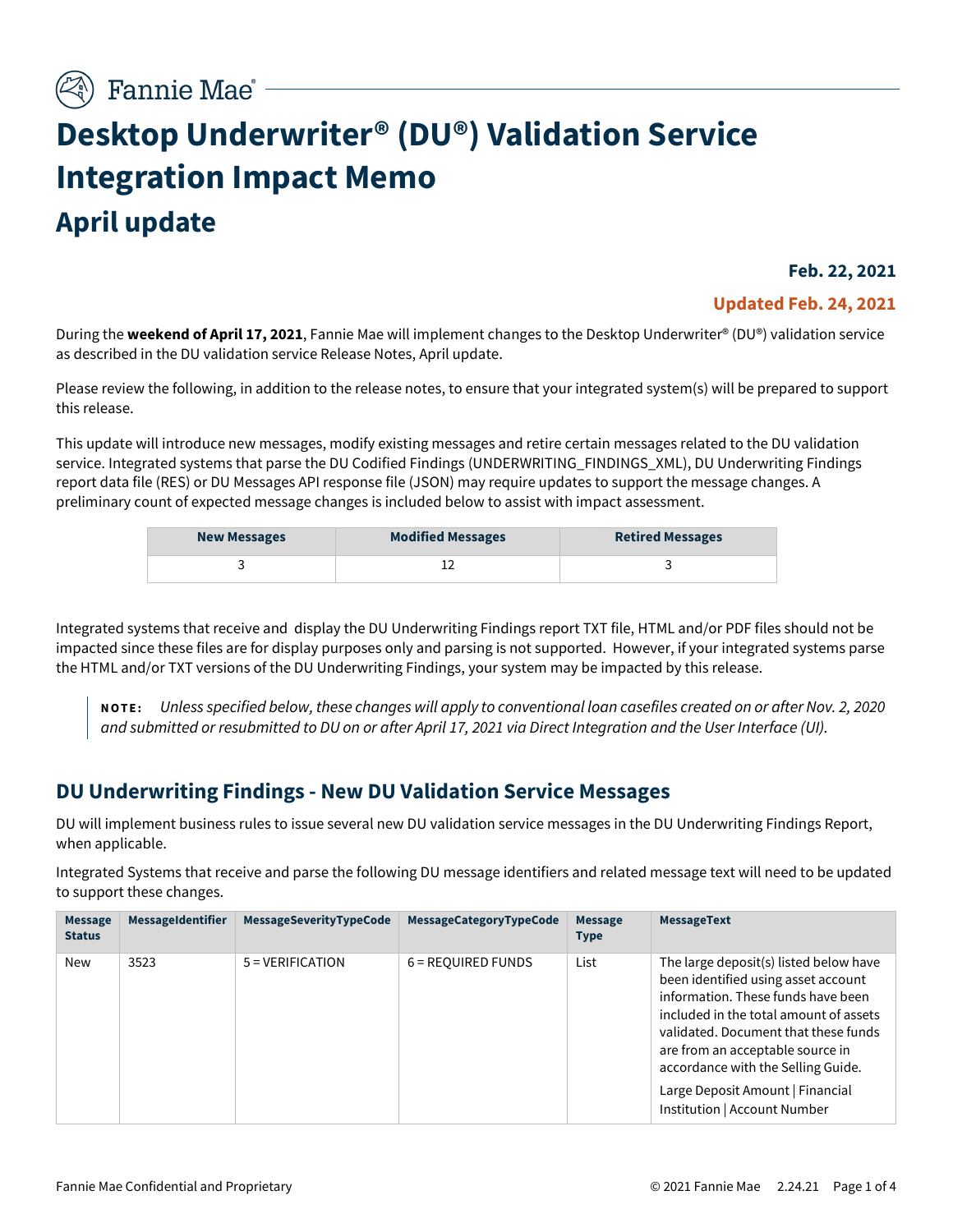

| <b>Message</b><br><b>Status</b> | MessageIdentifier | MessageSeverityTypeCode | MessageCategoryTypeCode | <b>Message</b><br><b>Type</b> | <b>MessageText</b>                                                                                                                                                                                                                              |
|---------------------------------|-------------------|-------------------------|-------------------------|-------------------------------|-------------------------------------------------------------------------------------------------------------------------------------------------------------------------------------------------------------------------------------------------|
| New                             | 3525              | $5 = VERIFICATION$      | 6 = REQUIRED FUNDS      | Fixed                         | An eligible asset report has been<br>received; however, Total Funds to be<br>Verified is \$0.00. If Total Funds to be<br>Verified increases, asset validation<br>may be achieved upon resubmission.                                             |
| <b>New</b>                      | 3527              | $5 = VERIFICATION$      | 6 = REQUIRED FUNDS      | Fixed                         | Assets were validated on a transaction<br>where gift funds are present. Confirm<br>any deposited gift funds are from an<br>acceptable source and are eligible for<br>the transaction. Refer to the Selling<br>Guide for additional information. |

## **Modified Message Category Type**

DU validation service messages returned in the DU Underwriting Findings report are grouped by Message Severity and Message Category.

To better align with the business rules and intent of the message, several messages will be assigned to a different message category and moved to a new location within the DU Underwriting Findings report.

Integrated Systems that parse the following DU message identifiers, message category type codes and related message text will need to be updated to support these changes.

### **This change will apply to all loans submitted or resubmitted on or after April 18, 2021. DU XML Codified Findings - Data Mapping**

| <b>Parent Element</b>        | <b>MessageIdentifier</b> | <b>Current MessageCategoryTypeCode</b> | Updated MessageCategoryTypeCode |
|------------------------------|--------------------------|----------------------------------------|---------------------------------|
| CasefileMessages<br>Messages | 2849                     | $1 = RISK ASSESSMENT$                  | 6 = REQUIRED FUNDS              |
| CasefileMessages<br>Messages | 2931                     | $1 = RISK ASSESSMENT$                  | 6 = REQUIRED FUNDS              |
| CasefileMessages<br>Messages | 3299                     | 5 = EMPLOYMENT/ INCOME                 | $1 = RISK ASSESSMENT$           |
| CasefileMessages<br>Messages | 3301                     | 5 = EMPLOYMENT/ INCOME                 | $1 = RISK ASSESSMENT$           |
| CasefileMessages<br>Messages | 3303                     | 5 = EMPLOYMENT/ INCOME                 | $1 =$ RISK ASSESSMENT           |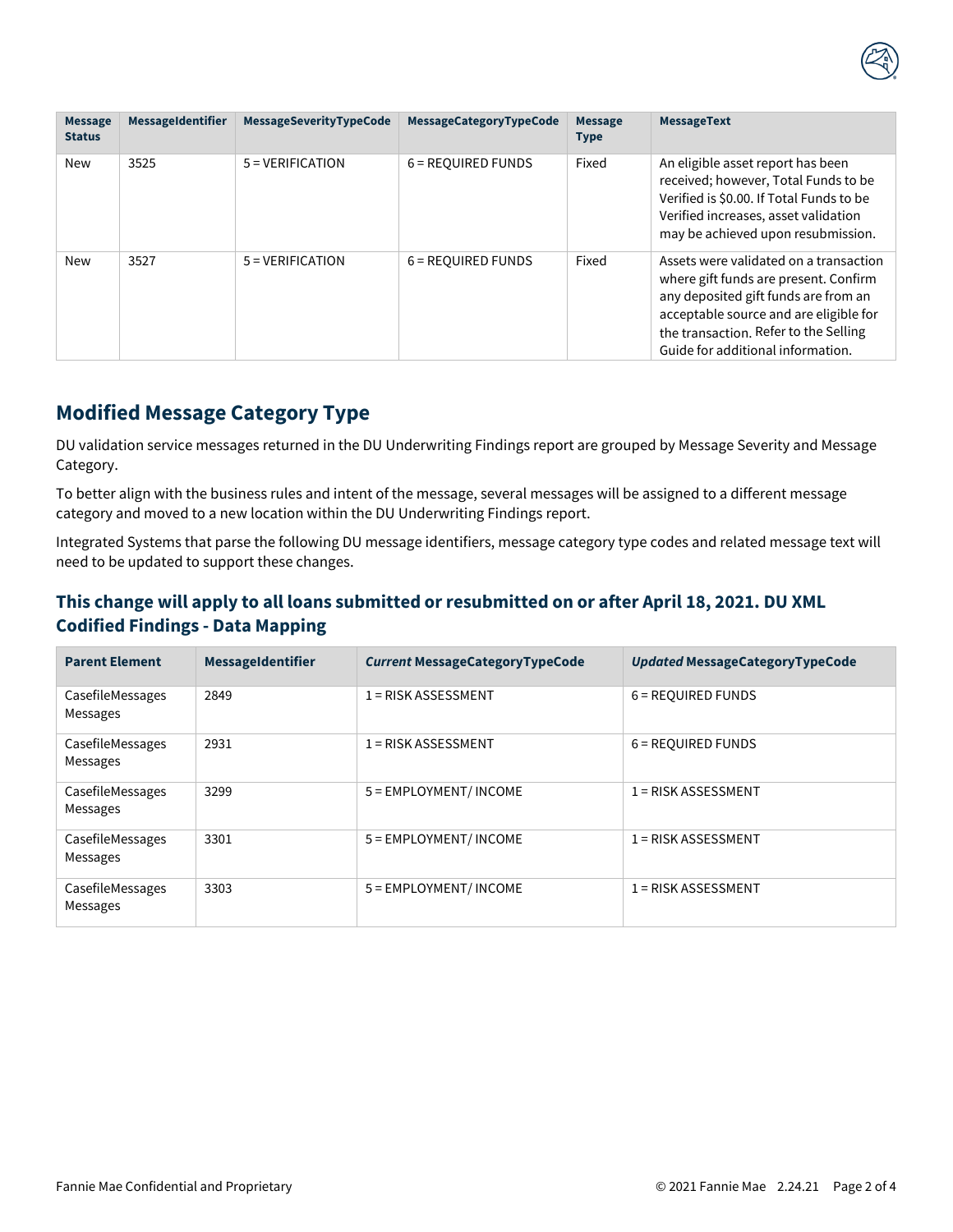

Integrated Systems that parse the DU validation service list messages referenced below may need to be updated to use the new column header message text.

| MessageIdentifier | <b>MessageSeverityType</b><br>Code | <b>MessageCategoryType Code</b> | <b>Message</b><br><b>Type</b> | <b>Current Column</b><br><b>MessageText</b><br><b>Header Value</b> | <b>New Column MessageText</b><br><b>Header Value</b> |
|-------------------|------------------------------------|---------------------------------|-------------------------------|--------------------------------------------------------------------|------------------------------------------------------|
| 3305*             | $5 = VERIFICATION$                 | 5 = EMPLOYMENT/ INCOME          | List                          | Vendor Match                                                       | Employer Name in Rep                                 |
| 3307              | $5 = VERIFICATION$                 | 5 = EMPLOYMENT/ INCOME          | List                          | Vendor Match                                                       | Employer Name(s) in Rep                              |
| 3309              | $5 = VERIFICATION$                 | 5 = EMPLOYMENT/ INCOME          | List                          | Vendor Match                                                       | Income Source from Rep                               |
| 3311              | $5 = VERIFICATION$                 | 5 = EMPLOYMENT/ INCOME          | List                          | Vendor Match                                                       | Income Source from Rep                               |
| 3313              | $5 = VERIFICATION$                 | 5 = EMPLOYMENT/ INCOME          | List                          | Vendor Match                                                       | Income Source from Rep                               |
| 3319              | $5 = VERIFICATION$                 | 5 = EMPLOYMENT/ INCOME          | List                          | Vendor Match                                                       | Employer Name in Rep                                 |
| 3419              | $5 = VERIFICATION$                 | 5 = EMPLOYMENT/ INCOME          | List                          | Vendor Match                                                       | Income Source from Rep                               |

\* NOTE: Message 3305 has been suspended temporarily due to COVID-19. Changes will be applied when employment validation is reinstated.

## **Updated Reason Code Text**

The text for a reason code will be updated as defined below.

| Message ID | <b>Current Reason Code Text</b>                        | <b>New Reason Code Text</b>                                                                              |  |
|------------|--------------------------------------------------------|----------------------------------------------------------------------------------------------------------|--|
| 3307       | Employer name in VOE doesn't match employer name in DU | Employer in DU doesn't match employer(s) in VOE report;<br>review the employer name(s) on the VOE report |  |

#### **DU XML Codified Findings – Message Text (Sample)**

<Message MessageIdentifier="3307" MessageSeverityTypeCode="5" MessageCategoryTypeCode="5">

<LenderMessageText>

<Line MessageText="DU could not validate borrower employment shown below for the reason provided."/>

<TableRow>

<Column MessageText="Borrower "/>

<Column MessageText=" DU Employer "/>

<Column MessageText=" Vendor and Rep Type "/>

<Column MessageText=" Rep ID "/>

<Column MessageText=" Employer Name(s) in Rep"/>

#### **<Column MessageText="Reason"/>**

</TableRow>

<TableRow>

<Column MessageText="Lorraine Purchaser"/>

<Column MessageText="Enterprise USA"/>

<Column MessageText="Missing"/>

<Column MessageText="Missing"/>

<Column MessageText="Missing"/>

#### <Column MessageText="Employer name in VOE doesn't match employer name in DU **Employer in DU doesn't match employer(s) in VOE report; review the employer name(s) on the VOE report**"

"/>

</TableRow>